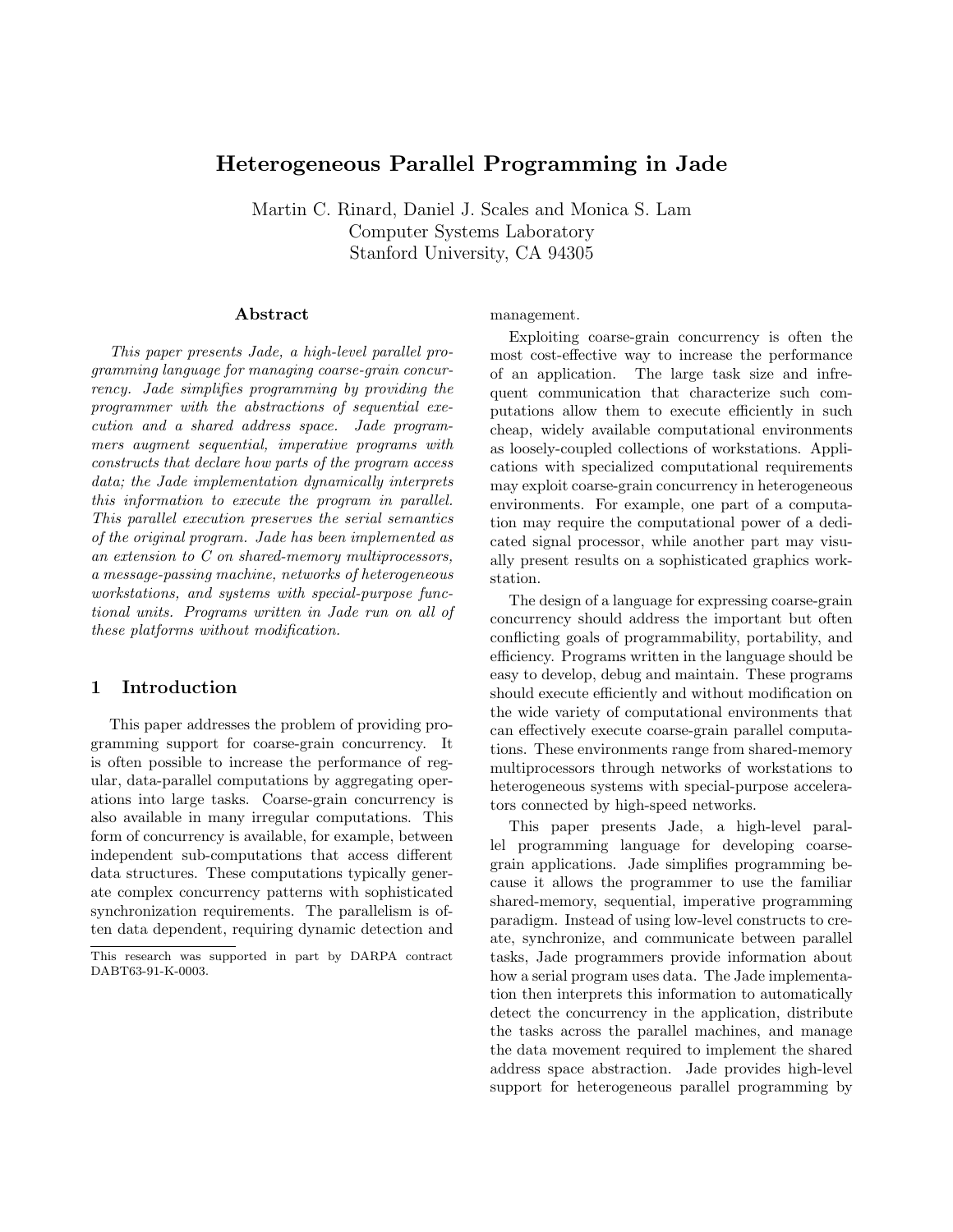allowing programmers to run sequential, imperative programs in parallel on a heterogeneous collection of machines.

Because Jade preserves the serial, imperative programming paradigm, all parallel executions of a Jade program deterministically generate the same result as a serial execution of the program. This property of Jade considerably simplifies the process of debugging parallel applications. Rather than struggling to reproduce subtle timing-dependent bugs, Jade programmers can employ the same standard techniques used to debug serial programs.

Jade programmers supply application-specific information about how tasks access data, not low-level commands that directly manage the hardware. This high-level approach gives implementors the flexibility they need to generate optimized implementations of Jade on a wide variety of platforms. On shared memory machines, the implementation only needs to synchronize the computation and can rely on the hardware to implement the shared address space. In a message-passing environment, the implementation must also map the shared address space onto the local address spaces and manage the data movement between machines. If the heterogeneous machines in the system have different data formats, the implementation must perform the format translation required to maintain a correct representation of the data on each machine.

We have implemented Jade as an extension to C on shared memory multiprocessors, a homogeneous message passing machine (the Intel iPSC/860), a network of heterogeneous workstations, and a heterogeneous system containing special-purpose graphics accelerators. A previous paper [9] describes a preliminary design of Jade that applied only to shared-memory machines. [16] contains a formal treatment of the equivalence between the serial and parallel executions of Jade programs. This paper describes the Jade language and provides a detailed example of how to use Jade to parallelize a sparse Cholesky factorization algorithm. We also present some preliminary applications experience and performance numbers for Jade applications executing in a variety of computational environments.

## **2 Language Overview**

Jade programmers provide the high-level knowledge required for effective parallel execution of a Jade program. The programmer must specify three things: 1) a decomposition of the data into the atomic units that the program will access, 2) a decomposition of a sequential program into tasks, and 3) a description of how each task will access data when it runs.

Jade supports the abstraction of a single shared memory that all tasks can access; each piece of data (statically or dynamically) allocated in this memory is called a *shared object*. Shared objects are identified in a Jade program via the shared type qualifier. For example:

```
double shared A[10];
double shared *B;
```
The first declaration defines a statically allocated vector of doubles, while the second declaration defines a reference (pointer) to a dynamically allocated vector of doubles.

Jade programmers use the withonly-do construct to identify a task and to specify how that task will access data. Here is the general syntactic form of the construct:

```
withonly { access declaration } do
         (parameters for task body) {
  task body
```
}

The task body section contains the serial code executed when the task runs. The parameters section declares a list of variables from the enclosing environment that the task body may access. The access declaration section summarizes how the task body will access the shared objects.

The access declaration is an arbitrary piece of code containing *access specification statements*. Each such statement declares how the task will access a given shared object. For example, the rd (read) statement declares that the task may read the given object, while the wr (write) statement declares that the task may write the given object. Each access specification statement takes one parameter: a reference to the object that the task may access. The task's access declaration section may contain dynamically resolved variable references and control flow constructs such as conditionals, loops and function calls. The programmer may therefore use information available only at run time when generating a task's access specification. Consequently, Jade programs can exploit dynamic concurrency that can only be determined at run time.

If one task declares that it will write a shared object and another task declares that it will access that object, we say that the two tasks declare conflicting accesses. Tasks that declare no conflicting accesses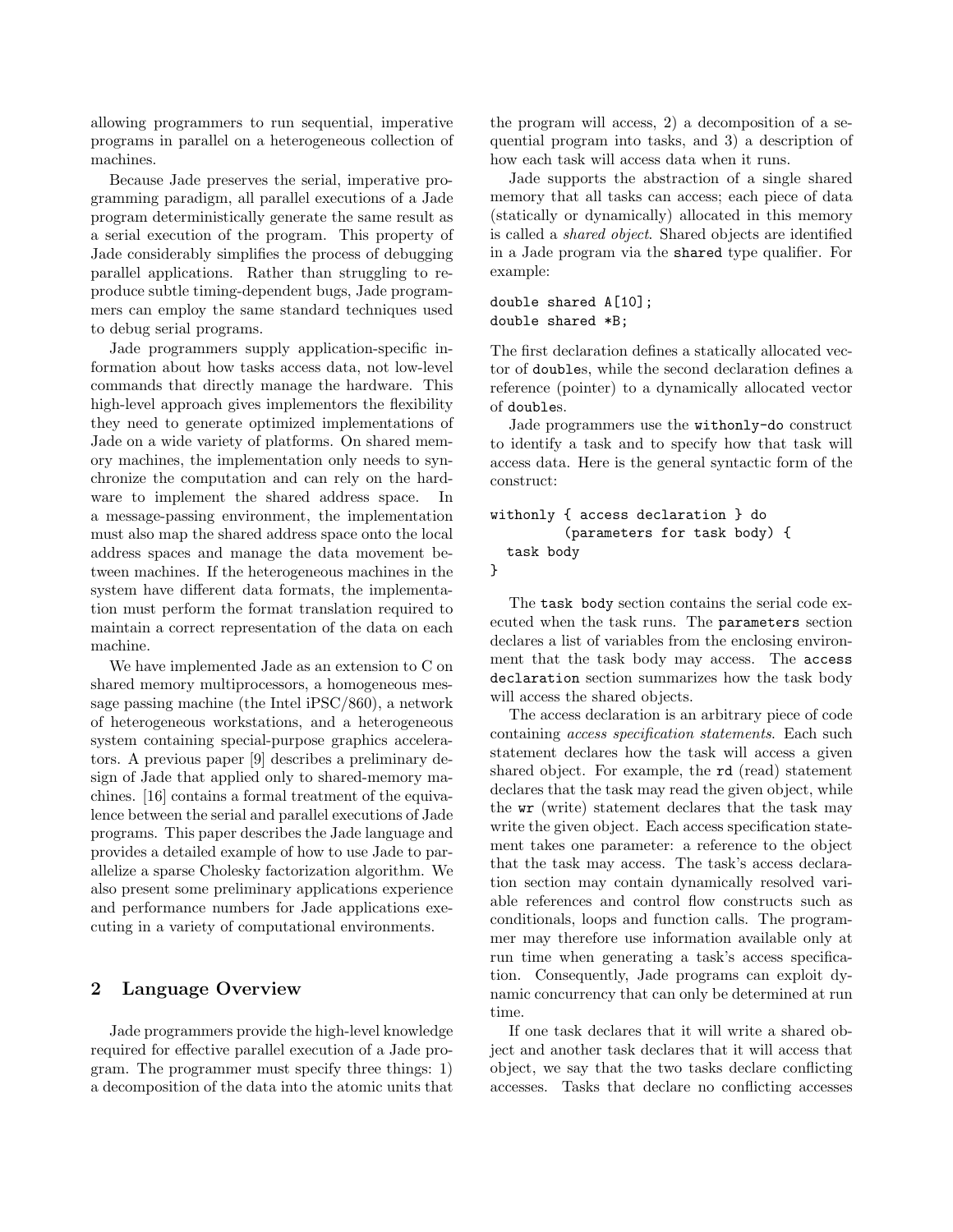Figure 1: Sparse Matrix Data Structure

```
typedef int *row_indices;
typedef double *vector;
typedef struct {
  int start_row;
  vector column;
} column_data;
typedef column_data *column_vector;
```
Figure 2: C Data Structure Declarations

The serial factorization algorithm processes the columns of the matrix from left to right. The algorithm first performs an internal update on the current column; this update divides the column by the square root of its diagonal. After this internal update the current column reaches its final value. The algorithm then uses the current column to update some subset of the columns to its right. For a dense matrix the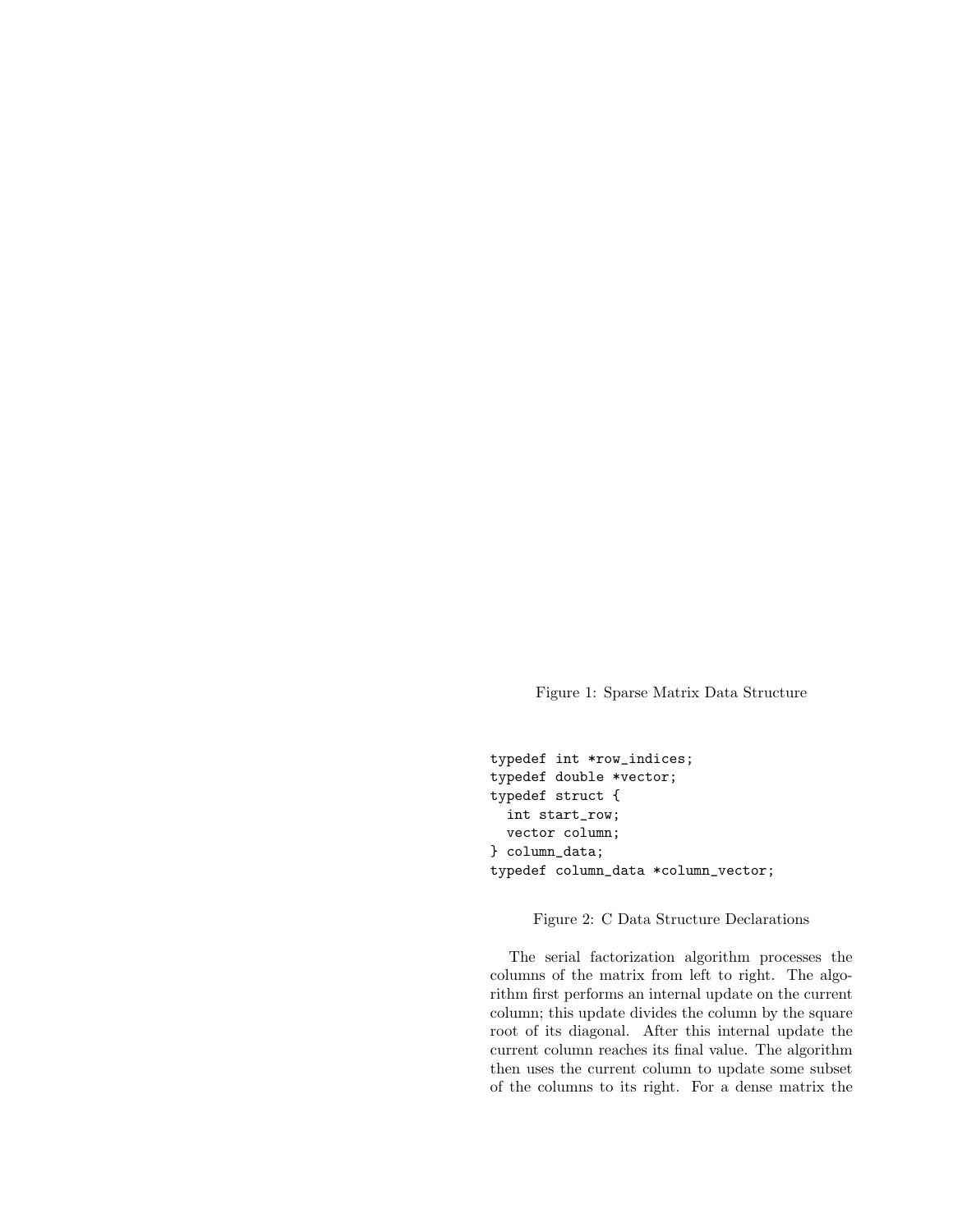#### Figure 4: Dynamic Task Graph

to allow the application to concurrently write disjoint parts of the object. In the sparse Cholesky example the objects are already allocated at the appropriate granularity. The programmer only needs to modify the matrix declaration to identify the references to shared objects, as shown in Figure 5.

```
typedef double shared *vector;
typedef int shared *row_indices;
typedef struct {
 int start_row;
  vector column;
} column_data;
typedef column_data shared *column_vector;
```
Figure 5: Jade Data Structure Declarations

The programmer next augments the sequential code with withonly-do constructs to identify the tasks and specify how they access shared objects. To parallelize the sparse Cholesky factorization code, the programmer adds two withonly-do constructs to the original serial code; each construct identifies an update as a task. Figure 6 contains the Jade version of the sparse Cholesky factorization algorithm. The first withonly-do construct uses the rd\_wr and rd access specification statements to declare that the InternalUpdate will execute *with only* reads and writes to the i'th column of the matrix and reads to the column array and row index data structures. The second withonly-do construct uses the same access specification statements to declare that the ExternalUpdate will execute *with only* reads and writes to the  $r[j]$ 'th column of the matrix, reads to the i'th column of the matrix, and reads to the column vector and row index data structures. At this point the programmer is done: the Jade implementation has all the information it needs to execute the factorization in parallel on a heterogeneous collection of machines.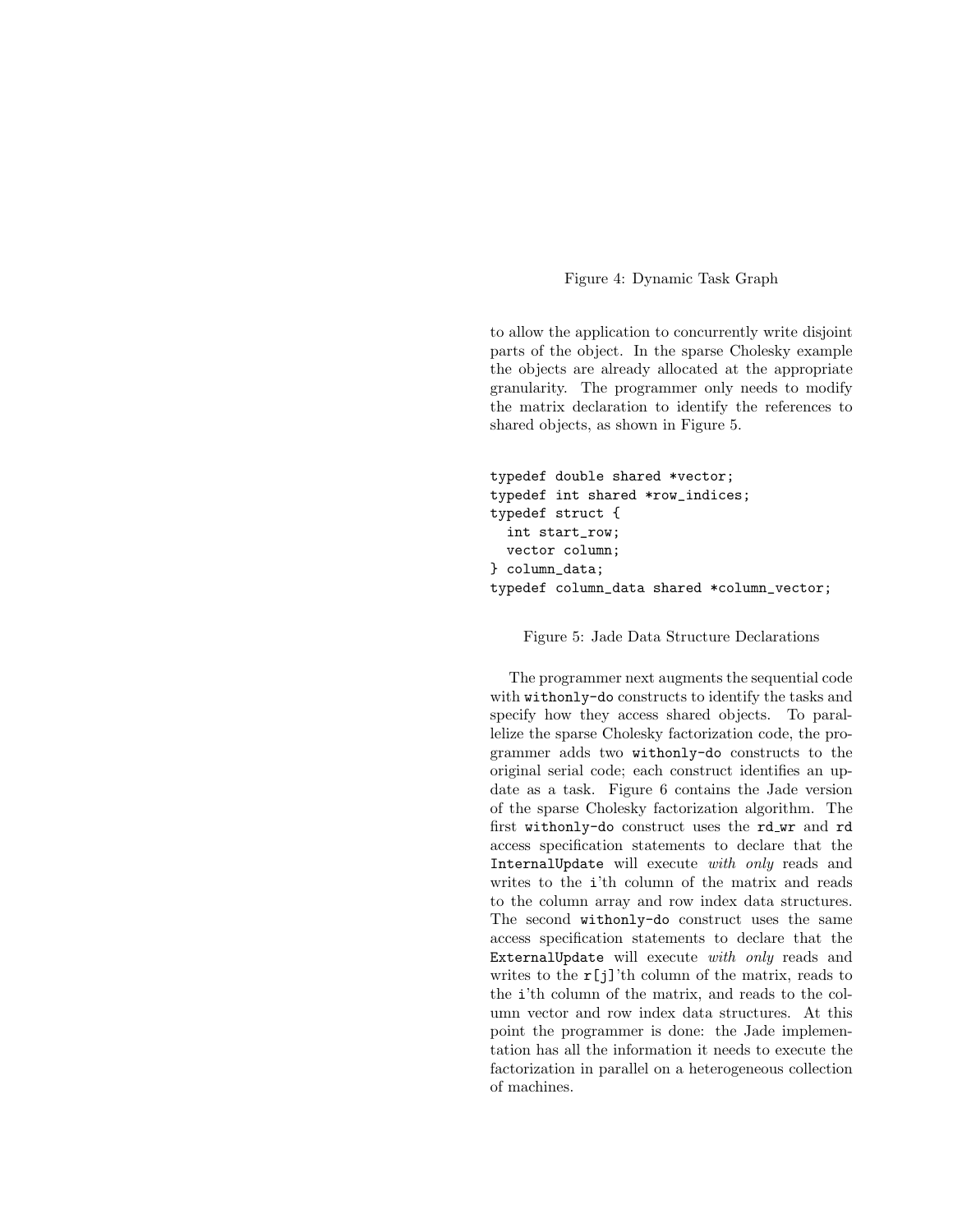```
factor(c, r, n)
column_vector c;
row_indices r;
int n;
{
  int i, j;
  for (i = 0; i < n; i++) {
    withonly {
      rd\_wr(c[i].column); rd(c); rd(r);} do (c, r, i) {
      InternalUpdate(c, r, i);
    }
    for (j = c[i].start\_row;j < c[i+1].start_row; j++) {
      withonly {
        rd\_wr(c[r[j]].colum);rd(c[i].column); rd(c); rd(r);} do (c, r, i, j) {
        ExternalUpdate(c, r, i, r[j]);
      }
    }
  }
}
```
Figure 6: Jade Sparse Cholesky Factorization

This example highlights the data-oriented, implicitly parallel aspects of Jade. The Jade programmer only provides information about how parts of the program access data. The programmer does not explicitly specify which tasks can execute in parallel. The Jade implementation, not the programmer, detects the available concurrency. Because the access specifications are dynamically determined, the programmer can express the dynamic, data-dependent concurrency available in the sparse Cholesky factorization.

This example also illustrates how Jade programs can exploit forms of concurrency that are well beyond the reach of current parallelizing compilers. The dynamically resolved data accesses characteristic of this and other sparse matrix computations defeat the dependence-testing algorithms of such compilers. We know of no automatic aggregation algorithm that can generate this program's coarse-grained tasks. In fact, this example is actually a simplification of the sparse Cholesky algorithm that we have parallelized in Jade; in the more complex algorithm, the task grain size is increased further by aggregating adjacent columns into groups called "supernodes".

### **3.3 Executing a Jade Program**

We now trace the execution of the sparse Cholesky factorization algorithm on a collection of messagepassing machines. This will demonstrate how the Jade implementation manages the parallel execution of such dynamic computations on, for example, a network of workstations.

Figure 7 shows the system state at several points in the execution of the Jade sparse Cholesky factorization algorithm. In this figure, the algorithm is executing concurrently on two machines connected by a network. Each machine has its own private memory; the two machines communicate with messages. Figure 7(a) labels the various parts of system and graphically represents the initial state of the system. In this initial state, one machine is executing the original task that starts the program execution. This main task will create all of the tasks in the factorization. We assume that the columns are initially distributed across the system.

In Figure 7(b), the original thread has created the first task, the InternalUpdate to column 0. This task is ready to execute, but is suspended because the first machine is still running the original thread. Because the second machine is idle, the Jade implementation will move the InternalUpdate task to that machine to be executed.

In Figure 7(c), the implementation has moved the InternalUpdate task to the second machine. Based on the task's access specification, the Jade implementation generates the messages required to move or copy the required objects to the machine that will access them. The InternalUpdate will write the first column, so the implementation has moved column 0 to the second machine and deallocated the version on the first machine (which will be obsolete after the InternalUpdate). The InternalUpdate task will only read the column vector and row index data structures. Consequently, the Jade implementation copies these data structures to the second machine without invalidating the version on the first machine, thus allowing the machines to read these data structures concurrently. In moving or copying objects between machines, the implementation (or the transport protocol it uses) also performs any data format conversion required because of different representations of data items on the two machines.

As the InternalUpdate executes, it will use references to access various shared objects. Because objects can migrate across machines, each reference to a shared object is in reality a globally valid identifier for that object. The Jade front end generates code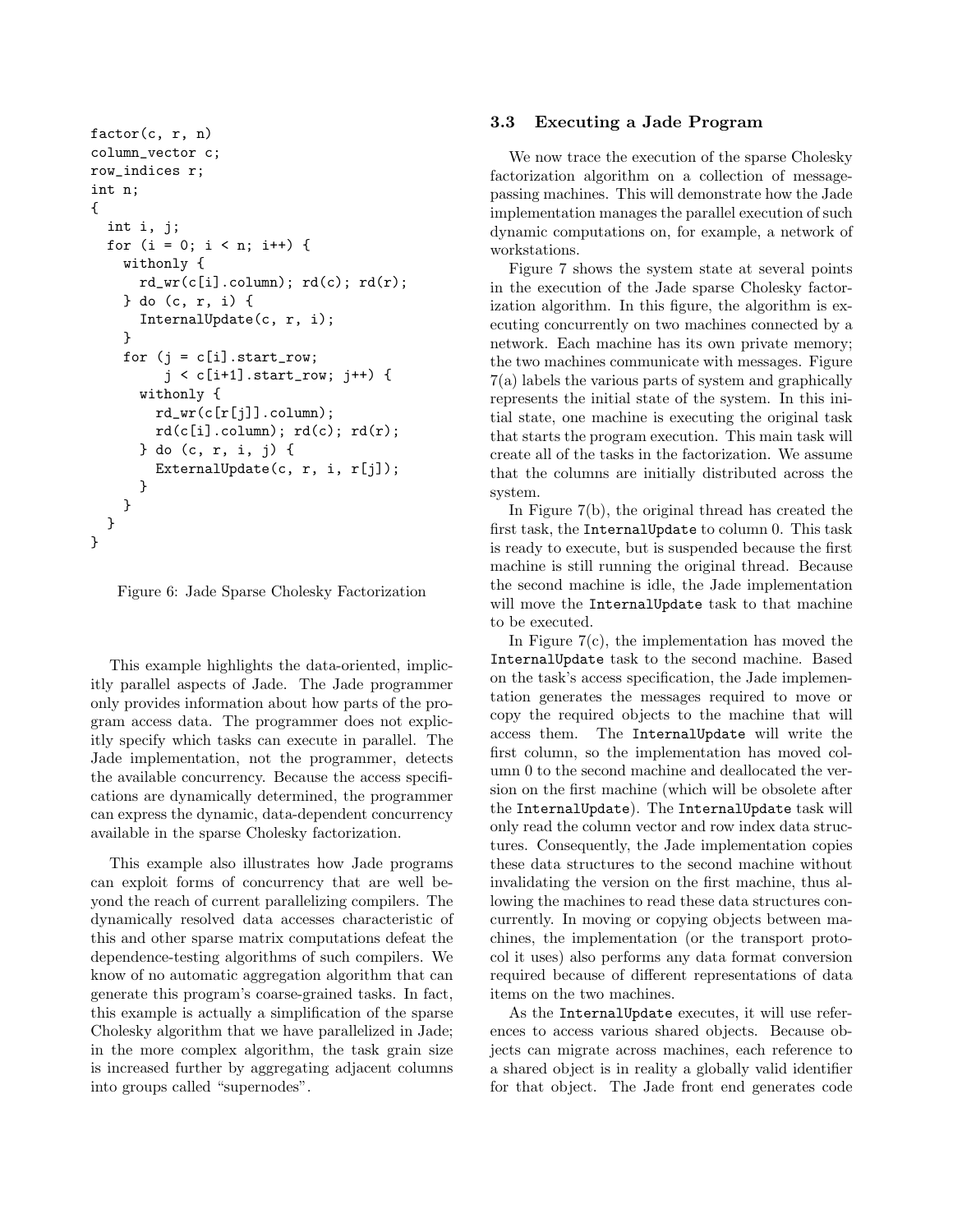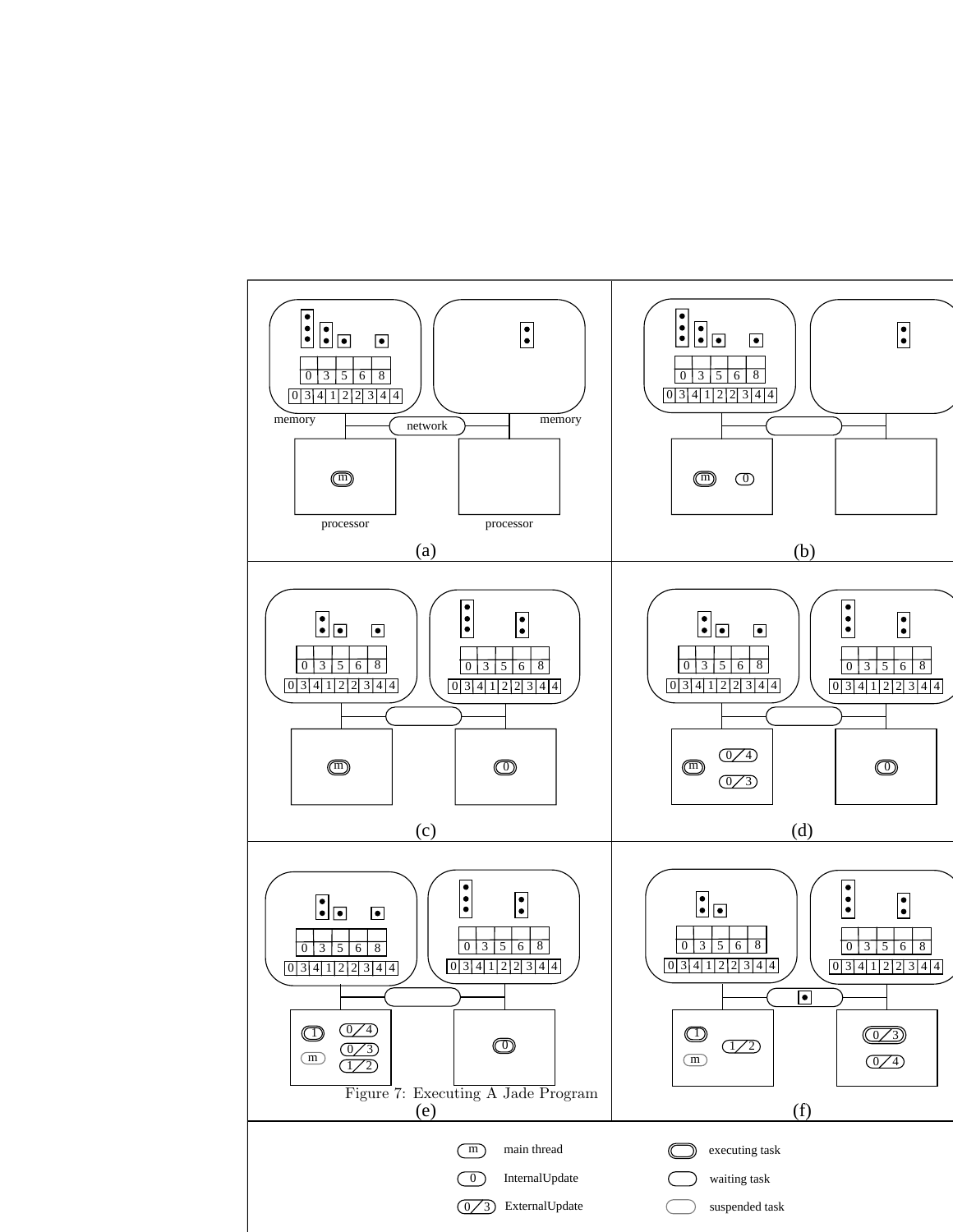that dynamically translates the globally valid identifier to a pointer to the local version of the object. The access checking that guarantees the serial semantics takes place at the same time as the global to local translation. As described earlier, the task can amortize the cost of one translation/check over many accesses to the same shared object.

In Figure 7(d), the original task has generated the two ExternalUpdate tasks from column 0 to columns 3 and 4. In this case there is a dynamic data dependence conflict between the InternalUpdate task and the two ExternalUpdate tasks: the InternalUpdate task writes column 0, while the two ExternalUpdate tasks read column 0. The implementation therefore suspends the two ExternalUpdate tasks until the InternalUpdate task completes.

In Figure 7(e), the implementation has generated the InternalUpdate to column 1 and the ExternalUpdate from column 1 to column 2. At this point the implementation may decide that the original task is creating tasks faster than they are being consumed, and that there is a danger that excessive task generation may overwhelm the machine. In this case, the implementation can suspend the original task and execute the InternalUpdate to column 1. In many explicitly parallel languages, suppressing excessive task creation may create deadlock [8, 13]. In Jade, on the other hand, the implementation can suppress task creation in the face of excess concurrency without risking deadlock. The serial semantics guarantees that a task never waits for a subsequent task (in the original serial order). Consequently, the implementation can suspend any task with at least one outstanding child task or legally inline any task without risking deadlock.

In Figure 7(f), the InternalUpdate to column  $0$ has completed, and the implementation has moved the two ExternalUpdate tasks from the first machine to the second machine. Because columns 0 and 3 are already located on the second machine, the implementation can execute the ExternalUpdate from column 0 to column 3 immediately. Column 4, on the other hand, is still located on the first machine. The Jade implementation will therefore issue a message to the first machine requesting column 4. While column 4 is in transit from the first machine to the second machine, the implementation executes the ExternalUpdate from column 0 to column 3. The Jade implementation uses the excess concurrency present in the computation to hide the latency of fetching remote data.

The execution of a Jade program can be viewed as a

process of creating and executing a parallel task graph. Some systems [3, 12] separate the task generation and execution phases of a computation. However, the Jade implementation overlaps the creation and execution of the task graph. Overlapping task generation and execution allows the machine to get an early start on the computation. More importantly, it allows the Jade implementation to execute programs whose dynamic task graphs depend on the results of previously executed tasks, or whose task graphs are too large to represent explicitly in their entirety.

### **4 Advanced Task Specification**

We have, so far, described the basic programming model in Jade. Here we describe briefly some of the advanced constructs of the Jade language that allow a Jade programmer to achieve more sophisticated parallel behavior.

#### **4.1 More Precise Access Specifications**

To motivate the need for more precise access specifications, let us return back to our factorization example. In solving a set of equations, the step after factoring a matrix is to perform a back substitution. The back substitution algorithm takes as input the factored matrix and an initial right hand side of the equation; it repeatedly updates the initial right hand side until it gets the final value. This task reads all the columns of the sparse matrix and both read and writes the initial right hand side. We can write this algorithm in Jade as follows:

```
backsubst(c, r, n, x)
column_vector c;
row_indices r;
int n;
vector x;
{
  int i;
  withonly {
    rd(c); rd(r); rd_wr(x);for (i = 0; i < n; i++) rd(c[i].column);} do (c, r, n, x) {
    int j;
    for (j = 0; j < n; j++) Update(c, r, j, x);}
}
```
If we compose the factor and the backsubst routines, the backsubst task cannot execute until all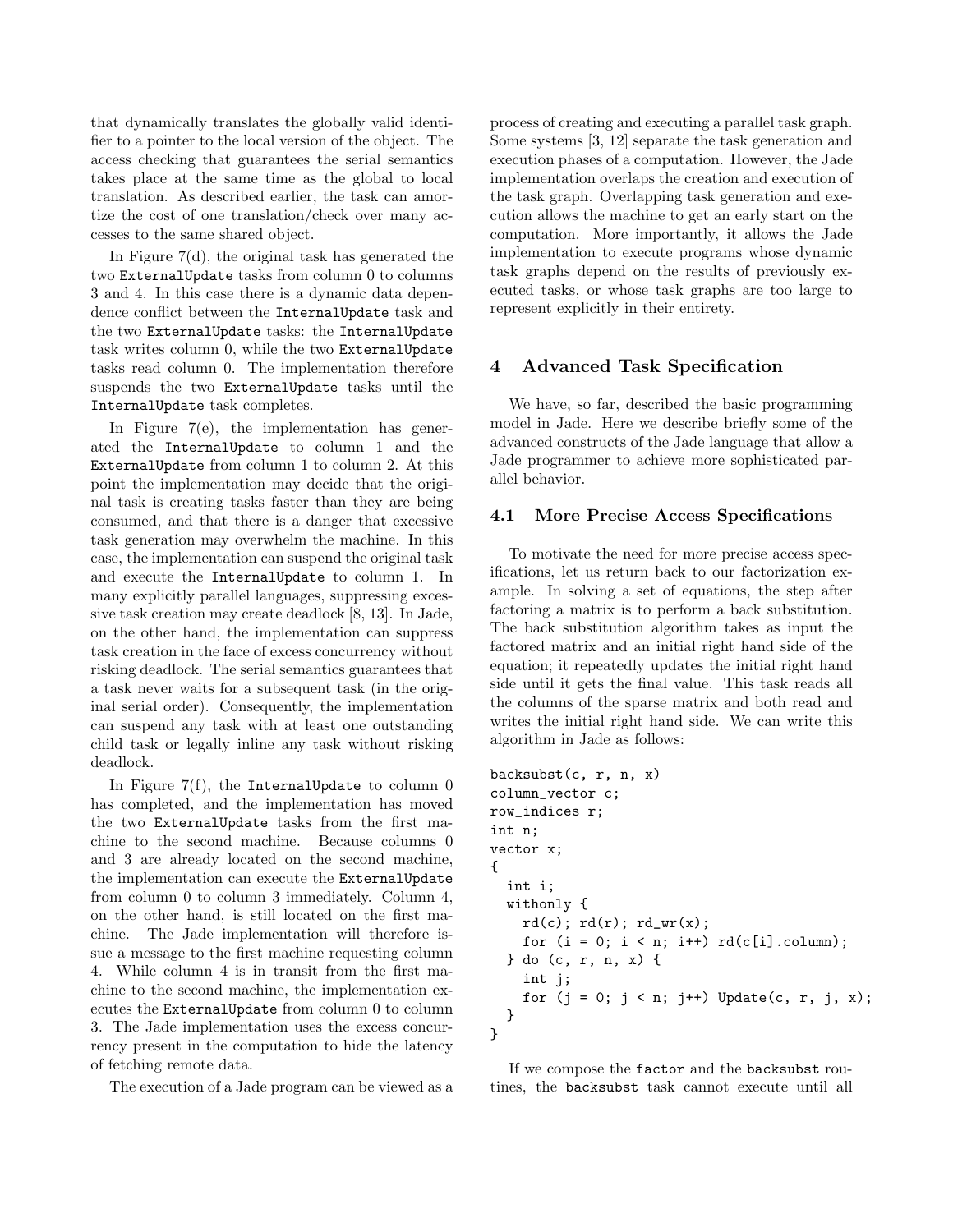of the columns produced in the factor computation reach their final value. This means that there is no concurrency between the factor computation and the backsubst computation. This wastes concurrency, since it should be possible to pipeline the two computations. The backsubst task should be able to use the columns from the factor computation as soon as they reach their final value, overlapping the back substitution with the factorization.

The problem is that the withonly-do construct supports a limited model of parallel computation in which all synchronization takes place at task boundaries. Two tasks may either execute concurrently (if none of their accesses conflict) or sequentially (if any of their accesses conflict). The construct allows no partial overlap in the executions of tasks with data dependence conflicts. As the back substitution example illustrates, synchronizing only at task boundaries makes it impossible to exploit pipelining concurrency available between tasks that access the same data.

## **4.2 Eliminating Task Boundary Synchronization**

Jade solves the problem of task boundary synchronization by allowing the programmer to provide more precise information about when a task actually accesses data. Jade provides this functionality with an additional construct, with-cont, and the additional access specification statements df rd, df wr, no rd, and no wr. Here is the general syntactic form of the with-cont construct:

#### with { access declaration} cont;

As in the withonly-do construct, the access declaration section is an arbitrary piece of code containing access declaration statements. These statements update the task's access specification, allowing the specification to reflect more precisely how the remainder (or continuation, as the cont keyword suggests) of the task will access shared objects.

The df rd and df wr statements declare a *deferred* access to the shared object. That is, they specify that the task may eventually read or write the object, but that it will not do so immediately. Before the task can access the object, it must execute a with-cont construct that uses the rd or wr access declaration statements to convert the deferred declaration to an *immediate* declaration. Therefore, a task that initially declares a deferred access to a shared object does not have the right to access that object. It does, however, have the right to convert the deferred declaration to an immediate declaration. This immediate declaration then gives the task the right to access the object.

The no\_rd (no future read) and no\_wr (no future write) allow the programmer to declare that a task has finished its access to a given object and will no longer read or write the object. This declaration dynamically reduces a task's access specification, which may potentially eliminate a conflict between the task executing the with-cont and later tasks. In this case the later tasks may execute as soon as the with-cont executes rather than waiting until the first task completes.

Deferred declarations allow a task to delay its synchronization for a shared object until just before it actually accesses the object. Deferred declarations allow the programmer to exploit the pipelining concurrency available between the factor computation and the backsubst task:

```
backsubst(c, r, n, x)column_vector c;
row_indices r;
int n;
vector x;
{
  int i;
  withonly {
    rd(c); rd(r); rd_wr(x);for (i = 0; i < n; i++) df_r d(c[i].column);} do (c, r, n, x) {
    int j;
    for (j = 0; j < n; j++) {
      with { rd(c[j].column); } cont;
      Update(c, r, i, x);
      with \{ \text{no\_rd}(c[j].\text{column}); \} \text{cont};}
  }
}
```
The backsubst task initially uses the df\_rd access specification statement to declare that it may eventually access the columns of the sparse matrix, but that it will not access the columns immediately. Because the task cannot immediately access the columns, it can start to execute concurrently with the factor computation.

When the task actually needs to access a column, it uses a with-cont construct to convert the deferred access declaration into an immediate access declaration. The task then synchronizes with the last factor task that modifies that column of the matrix and will not proceed until that task has completed. When the factor task completes, backsubst task can resume its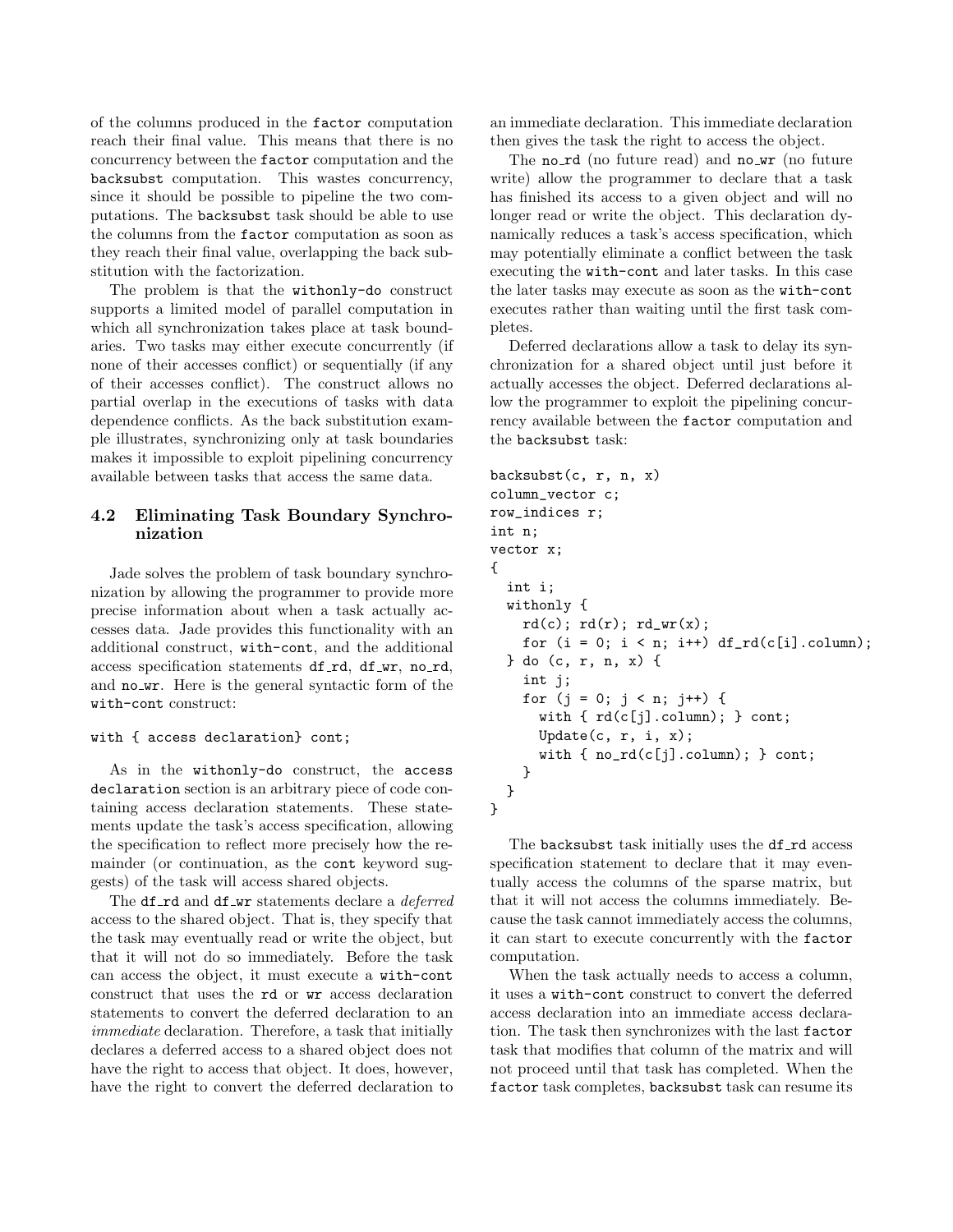#### Figure 8: Executing A Jade Program

### **4.3 Higher-level Access Specifications**

The Jade access specifications introduced so far only allow the programmer to declare that a task will read or write certain objects. The programmer, however, may have higher-level knowledge about the way tasks access objects. For example, the programmer may know that even though two tasks update the same object, the updates can happen in either order. The Jade programming model generalizes to include access specifications that allow the programmer to express such higher-level program knowledge.

#### **4.4 Hierarchical Concurrency**

Programmers may create hierarchical forms of concurrency in a Jade program by dynamically nesting withonly-do constructs. The task body of a withonly-do construct may execute any number of withonly-do constructs, in a fully recursive manner. The access specification of a task that hierarchically creates child tasks must declare both its own accesses and the accesses performed by all of its child tasks.

#### **4.5 Low-Level Control**

Jade provides several low-level constructs that programmers can use to guide the default management algorithms in the Jade implementation. Programmers can explicitly specify the machine on which a task will execute or an object will be allocated. The programmer also has access to the number of machines involved in the computation for use in adjusting the task granularity.

## **5 Summary of Jade Language and Implementation**

Jade implements several high-level abstractions that support the effective development of coarse-grain parallel applications:

- Shared Address Space. Jade programs reference shared objects via a single uniform address space that is accessible by all tasks.
- Implicit Concurrency. Jade programmers only provide information about how tasks access shared data, and tasks execute in parallel if they have no conflicting accesses to data. Jade programmers indirectly express the possibility of concurrent execution by creating tasks whose access specifications do not conflict.
- Serial, Imperative Paradigm. Every parallel execution of a Jade program deterministically preserves the semantics of the serial, imperative program upon which it is based.

These concepts together support a model of programming that is familiar to programmers and convenient for them to use. We have implemented this programming model on shared-memory multiprocessors, a homogeneous message-passing machine, and on a heterogeneous collection of workstations. Jade promotes the portability of parallel applications by providing a high-level programming model which can be supported on widely different parallel architectures.

Given this high-level programming model, the Jade implementation, rather than the programmer, handles much of the complexity involved in running a parallel application. Several aspects of the Jade implementation involve executing the application *correctly* according to the Jade programming model:

• Parallel Execution. The Jade implementation analyzes tasks' access declarations to determine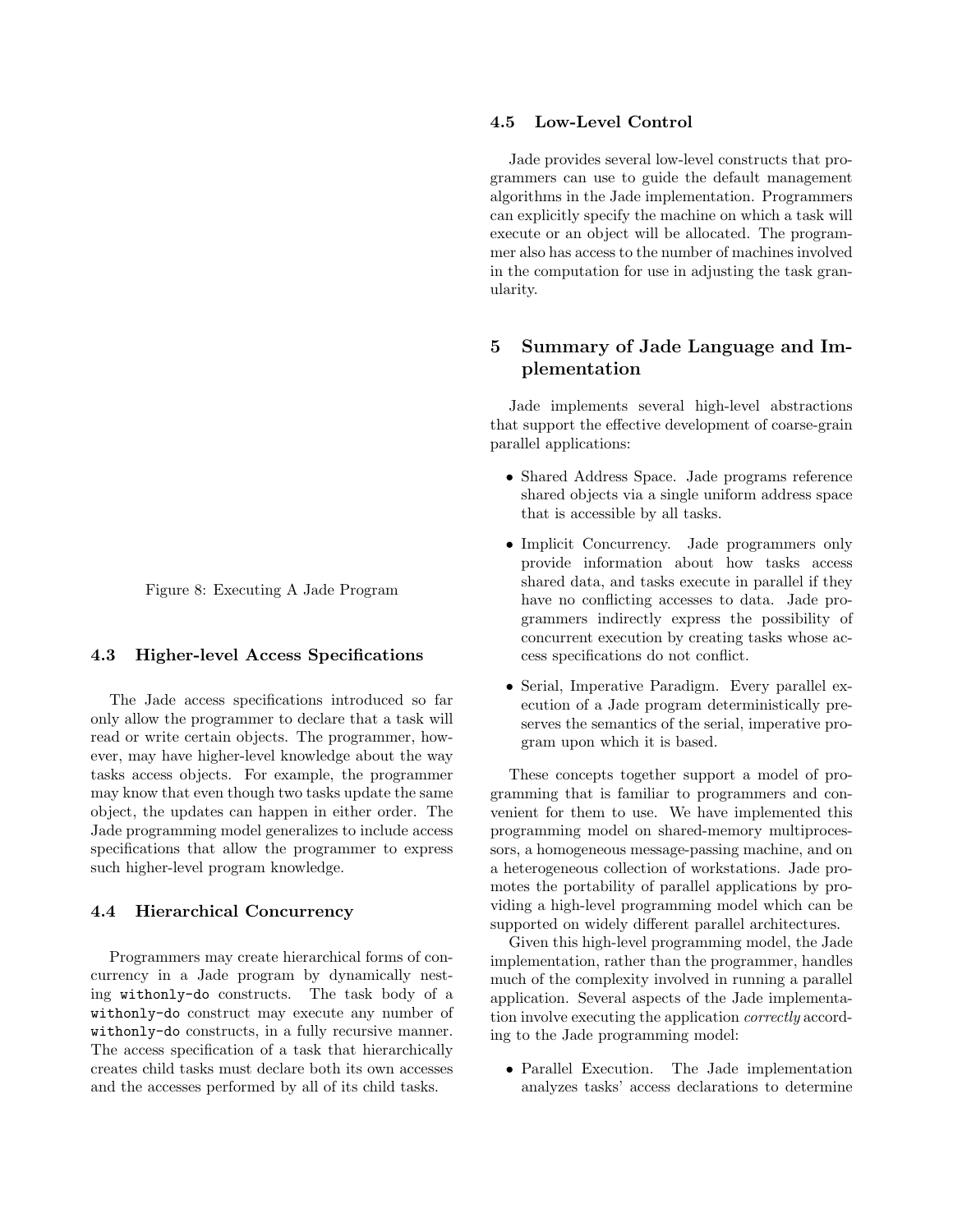which tasks can execute concurrently without violating the serial semantics. It also generates the synchronization required to execute conflicting tasks in the correct order.

- Access Checking. The Jade implementation dynamically checks each task's accesses to ensure that its access specification is correct. If a task attempts to perform an undeclared access, the implementation generates an error.
- Object Management. In a message-passing environment, the Jade implementation moves or copies objects between machines as necessary to implement the shared address space abstraction. The implementation also translates global object references to pointers to the local version of objects.
- Data Format Conversion. In a computing environment with different representations for the same data items, the Jade implementation performs the data format conversion required to maintain a coherent representation of the data on different machines.

Jade's high level programming model gives the Jade implementation the flexibility it needs to optimize the parallel execution of Jade programs. The current Jade implementation uses the following optimization algorithms in an attempt to execute applications *efficiently*:

- Dynamic Load Balancing. The Jade implementation keeps track of which processors may be idle and dynamically assigns executable tasks to processors which may become idle. Dynamic load balancing is especially important in a heterogeneous environment in which some machines execute faster than others.
- Matching Exploited Concurrency with Available Concurrency. The Jade implementation suppresses excess task creation as necessary in order to prevent the excessive generation of concurrency from overwhelming the parallel machine.
- Enhancing Locality. The Jade implementation uses a heuristic that attempts to execute tasks on the same processor if they access some of the same objects. Such a task assignment may improve locality, because tasks can reuse objects fetched by other tasks.
- Hiding Latency with Concurrency. If there is excess concurrency in the application, the Jade implementation hides the latency associated with accessing remote objects by executing one task while fetching the shared objects that another task will access.
- Object Replication. In a message-passing environment, the Jade implementation replicates shared objects for concurrent access.

The list of activities of the implementation illustrates the utility of Jade. Without Jade, programmers would have to manage the associated problems themselves. In a large or complicated parallel program, this management software could dominate the application development process. Jade allows programmers to concentrate on the algorithmic aspects of the particular application at hand rather than on the systems issues associated with mapping that application onto the current parallel machine.

## **6 Comparison with Other Work**

In this section we compare Jade with other systems designed to provide the abstraction of a shared address space on a collections of machines that interact via message passing. We consider three alternatives in turn: distributed shared memory, Linda, and objectoriented parallel languages.

## **6.1 Distributed Shared Memory**

The difficulties associated with managing the movement and replication of data have prompted researchers to look for ways to provide a shared-memory interface to a collection of message passing machines [2, 11, 15]. The typical approach is to use a cachecoherence algorithm implemented in software, with pages taking the place of cache lines and the page fault hardware detecting attempts to access remote or invalid pages. The page-fault handler can then copy the remote page on a read access or move the page on a write access.

Although such systems free the programmer from having to explicitly manage the data movement, the programmer still has to generate a synchronization algorithm for each application. The inherently nondeterministic nature of the distributed shared memory paradigm can make it difficult to debug and maintain these synchronization algorithms. Jade programs execute deterministically in accordance with the serial program on which they are based.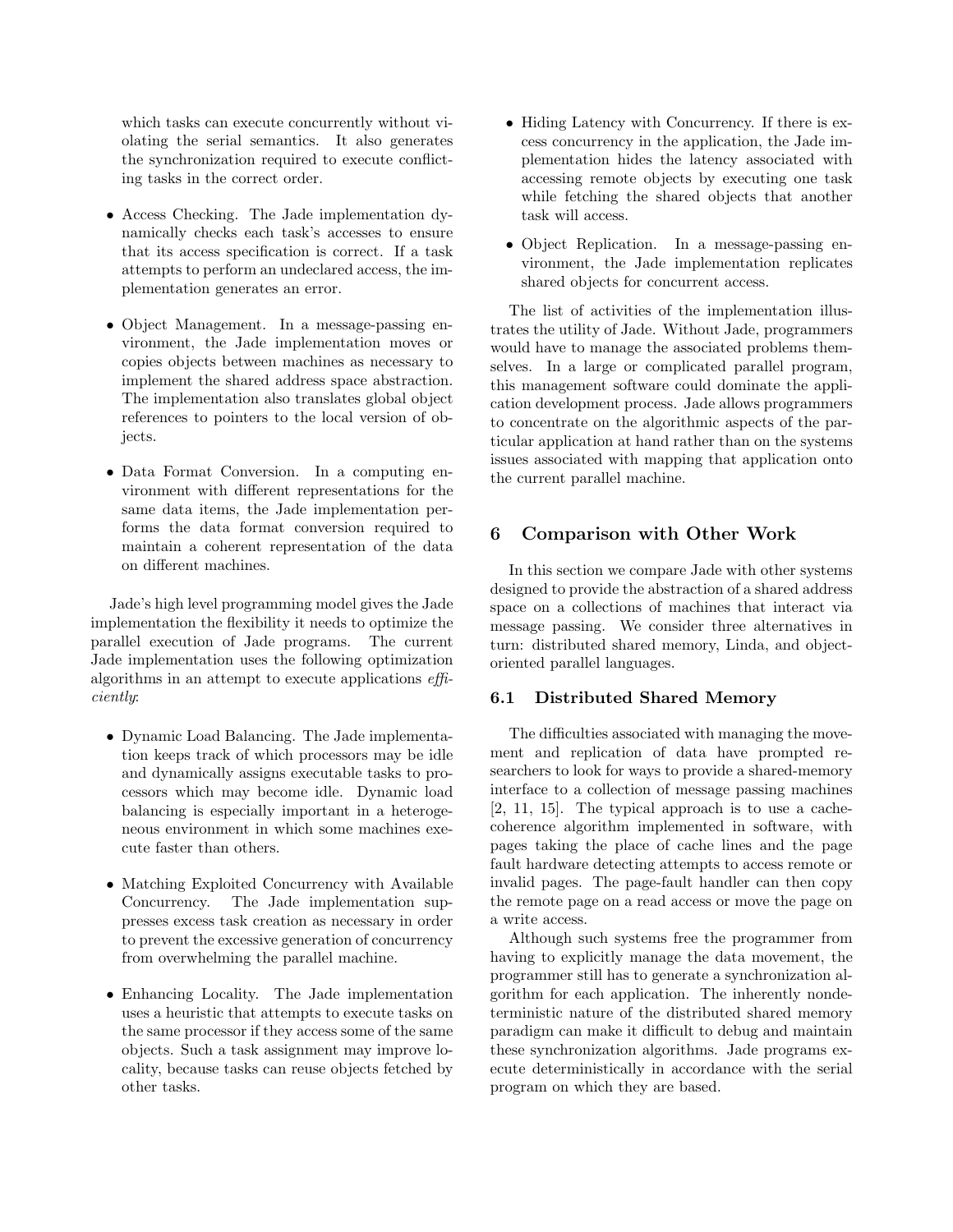Another potential problem is that all sharing takes place at the granularity of pages. If the program accesses an object that is smaller than a page, the page coherence system will fetch the entire page. The comparatively large size of pages also increases the probability of an application suffering from excessive communication caused by false sharing (when multiple processors repeatedly access disjoint regions of a single page in conflicting ways). This problem does not occur in Jade because all data sharing takes place at the level of individual objects.

Distributed shared memory systems deal with the raw address space of the application and have no knowledge of the types of the data stored in various locations in memory. Each parallel program must therefore have the same address space on all the different machines on which it executes. This restriction has so far limited distributed shared memory systems to homogeneous collections of machines (except for a prototype described in [19]). The Jade implementation can do the necessary conversions in a heterogeneous environment because it knows the types of all shared objects.

One advantage of the distributed shared memory approach over Jade is that the shared memory abstraction is provided completely transparently to the programmer. In Jade, the programmer must specify the granularity of shared objects and declare which variables and data structures reference shared objects.

### **6.2 Linda**

Linda [5] is an explicitly parallel language that supports the concept of a global tuple space. Linda programmers create parallel processes that interact via asynchronous operations that insert, read and remove tuples from tuple space. One major difference between Jade and Linda is that Jade supports an object model that is integrated into the serial imperative language on which Jade is based. In Jade programs, shared objects are normal data structures which programmers manipulate using the standard operators provided by the underlying programming language. In Linda, on the other hand, shared objects must be located in a separate area of storage (tuple space). Tasks which manipulate shared data must explicitly extract the data from tuple space, manipulate it locally, then reinsert it.

The other major difference between Jade and Linda is that Linda is an explicitly parallel, inherently nondeterministic programming language. Each parallel application written in Linda contains an applicationspecific synchronization algorithm built using the lowlevel tuple-space primitives.

### **6.3 Parallel Object-Oriented Languages**

There are a variety of distributed programming languages that take an object-oriented approach to programming message-passing machines or networks of workstations [4, 6, 1]. These languages typically make each object a unit of communication and each method invocation a unit of synchronization. Each method that modifies an object obtains exclusive access to that object; in some systems objects may be replicated to allow concurrent read access. Programmers using these languages exploit concurrency by using built-in constructs to explicitly create parallel tasks. Programmers must then manually synchronize these tasks using the built-in primitive of mutual exclusion on object access. Some systems also support a signalling mechanism similar to that used on monitor-based systems.

Jade differs from these languages in that it provides an implicitly parallel, inherently deterministic programming paradigm. Another difference is that in the parallel object-oriented languages, each method invocation can access only one object. These languages do not support the concept of an atomic task that accesses multiple objects. If a programmer has an application (such as the sparse Cholesky factorization example presented earlier) that requires tasks to access multiple objects atomically, the programmer must implement a distributed locking protocol that correctly synchronizes the multiple accesses. Jade correctly synchronizes tasks that access any number of objects.

# **7 Preliminary Applications Experience**

We have implemented Jade on shared-memory parallel processors and on both heterogeneous and homogeneous message-passing environments. There are no source code modifications required to port Jade applications between these platforms. Our shared-memory implementation of Jade runs on the Silicon Graphics 4D/240S multiprocessor and on the Stanford DASH multiprocessor [10]. The workstation implementation of Jade uses PVM [18] as a reliable, typed transport protocol. Currently, this implementation of Jade runs on the SPARC-based Sun workstations and on MIPSbased systems, including the DECStation 3100 and 5000 machines, the Silicon Graphics workstations, and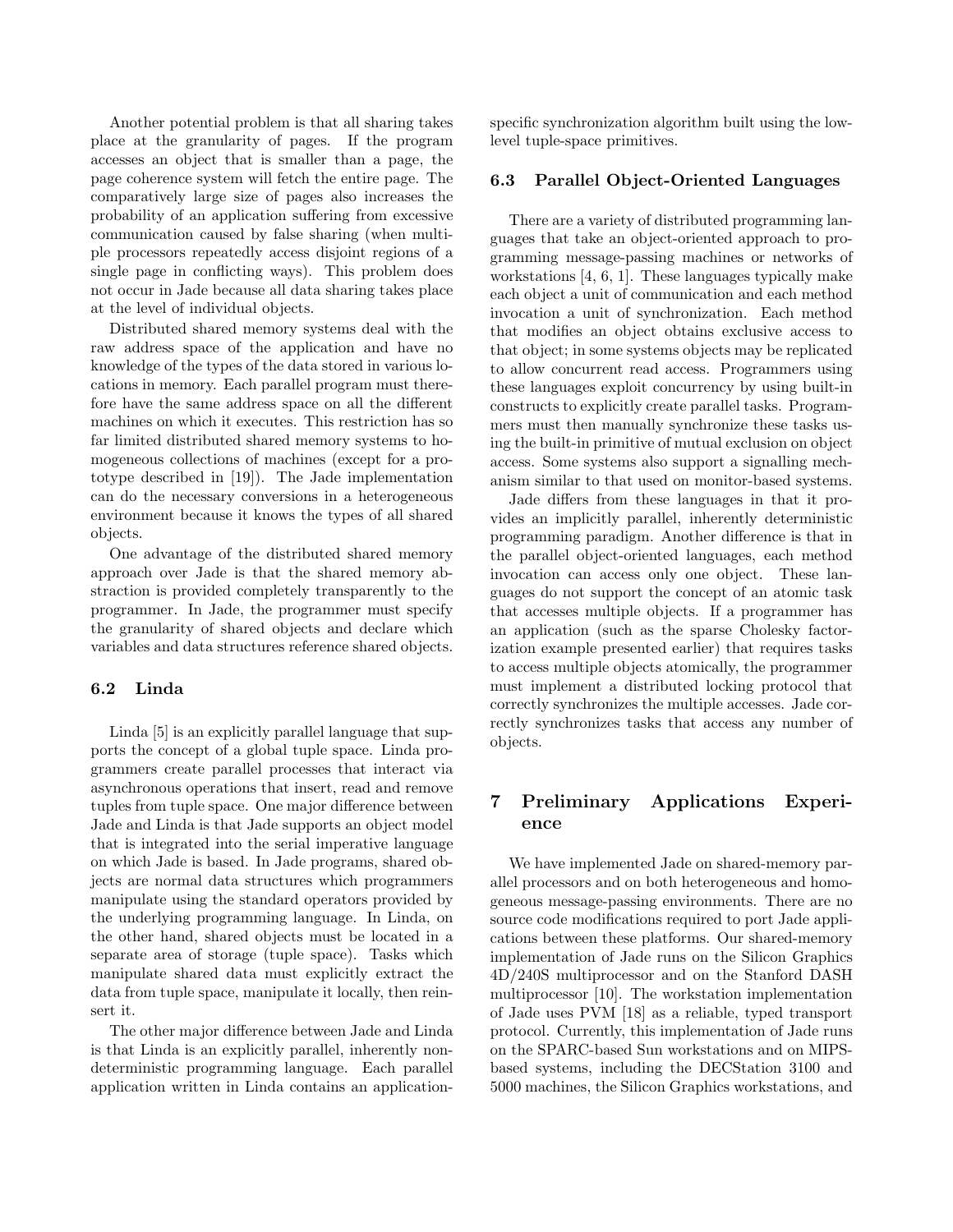the Stanford DASH multiprocessor. Jade applications can use any combination of these kinds of workstations in the course of a single execution. We have also implemented Jade on the Intel iPSC/860 using the native message passing system. Jade also runs on the High Resolution Video (HRV) Workstation [14] from Sun Microsystems Laboratories. The machine consists of several SPARC and Intel i860 processors; its functional units are capable of digitizing and displaying video at up to full HDTV rates.

To test the Jade paradigm, we have implemented several computational kernels, including the sparse Cholesky factorization algorithm described earlier and the Barnes-Hut algorithm for solving the N-body problem. We have also implemented several complete applications in Jade. The following describes our experience in developing several applications chosen to illustrate different aspects of Jade.

### **7.1 Make**

*make* is a UNIX program that incrementally recompiles a program based on which of its dependent files have changed. *make* reads as input a "makefile" which describes, for each file involved in the compilation process, the command to be executed to rebuild that file from its dependent files. The serial *make* program contains a loop that sequentially executes the commands required to rebuild out-of-date files. In the Jade version of this program, the body of this loop is enclosed in a withonly-do construct that declares which files each recompilation command will access. As the loop executes, it generates a task to recompile each outof-date file. The Jade implementation executes these tasks concurrently unless one command depends on the result of another command. The dynamic parallelism available in the recompilation process defeats static analysis: it depends on the makefile and on the modification dates of the files it accesses. It is easy to express this form of concurrency in Jade, however. The performance of the *make* program is limited by the amount of parallelism in the recompilation process and the available disk bandwidth.

### **7.2 Digital Image Processing**

An application that we have developed on the HRV workstation illustrates how programmers can use Jade to control the execution of a coarse-grain application on a heterogeneous machine. In this application a SPARC-based workstation uses a camera to capture and compress in hardware a sequence of video frames. It passes each frame to one of the i860-based graphics accelerators, which decompresses the frames in software, applies a simple digital transformation, and displays the frame on the HDTV monitor. The Jade version of this program consists of a loop with two withonly-do constructs. The first construct's task body acquires a camera frame; the second construct's task body applies the digital transformation. Using Jade simplifies the development of this application because the programmer does not have to write complex message-passing code to initiate the communication between the workstation and the graphics accelerators and to manage the movement of frames through the machine.

#### **7.3 Liquid Water Simulation**

LWS is a program derived from the Perfect Club benchmark MDG that evaluates forces and potentials in a system of water molecules in the liquid state. For the problem sizes that we are running, almost all of the computation takes place inside the  $O(n^2)$ phase that determines the pairwise interactions of the n molecules. We therefore execute only that phase in parallel and run the  $O(n)$  phases serially. To parallelize this program in Jade we first restructured several of the program's data structures and then added 23 Jade constructs. These modifications increased the size of the program from 1216 to 1358 lines of C code.

Figure 9 shows a plot of the running times of the same Jade LWS program in three different parallel environments: an Intel iPSC/860, a Mica multiprocessor (an array of Sparc ELC boards connected by Ethernet from Sun Microsystems Laboratories), and the Stanford DASH shared-memory multiprocessor. All times are for a simulation involving 2197 particles. Figure 10 shows a plot of the speedups for the same runs. There is ample coarse-grain parallelism in the LWS application; the figures confirm that Jade can give good performance for such an application over a range of architectures.

## **8 Conclusions**

Jade is a high-level language for developing portable coarse-grain parallel programs. Jade supports the development of such programs by providing programmers with the abstractions of sequential execution and a shared address space. Jade programmers apply their application knowledge to define suitable task and data granularity and describe how each task accesses data. The Jade implementation uses this information to automatically detect the concurrency in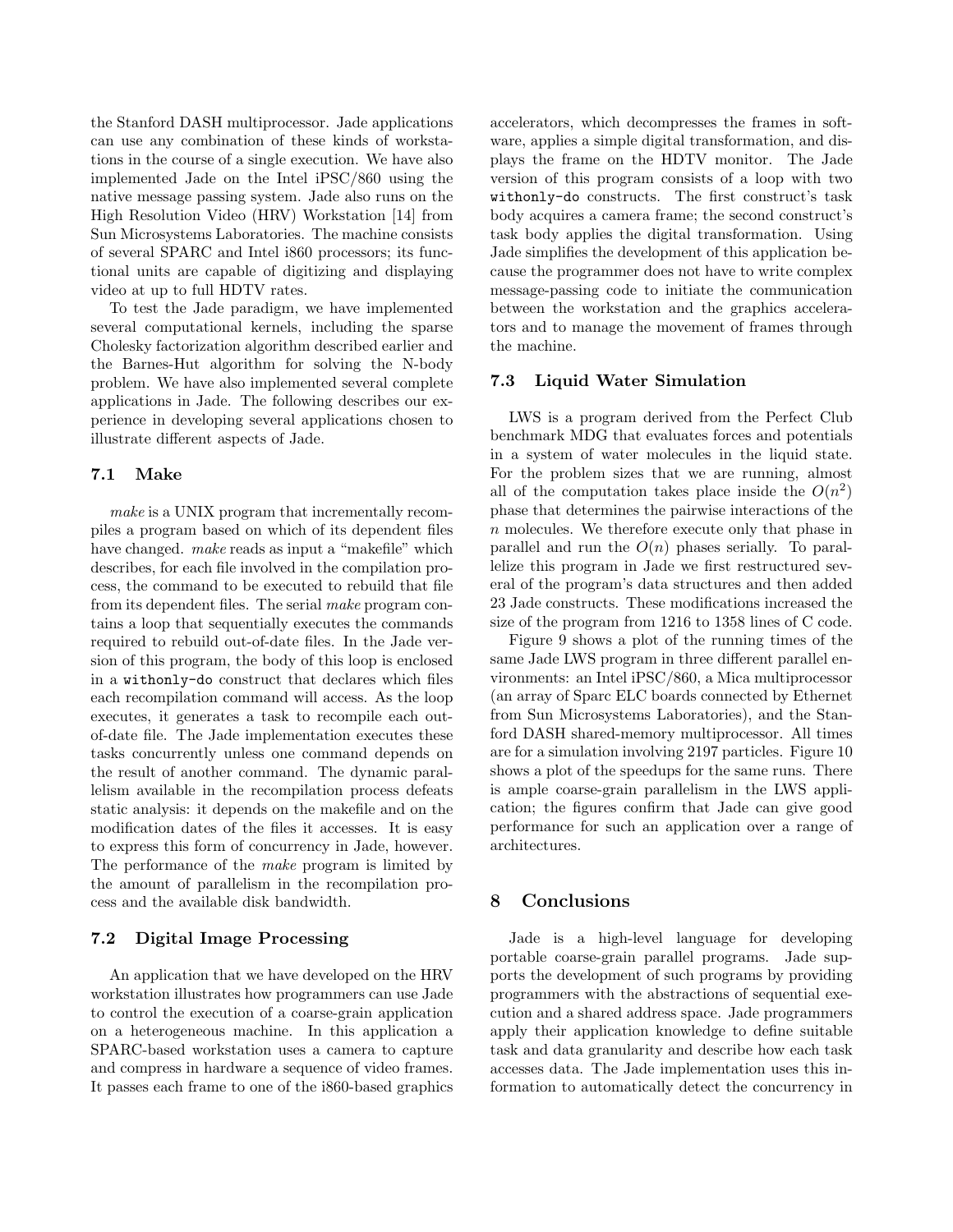Figure 9: Running Times for Liquid Water Simulation

the application, map the tasks onto the various parallel machines, and, in message-passing environments, manage the data movement required to implement the shared address space abstraction.

Because the Jade implementation dynamically resolves tasks' access specifications, Jade programs can exploit dynamic, data-dependent concurrency. The run-time overhead associated with detecting and managing dynamic concurrency limits the grain size that Jade programs can efficiently use. Jade's serial semantics, however, enables the direct application of parallelizing compiler techniques to Jade programs. Jade therefore promotes a hierarchical model of parallel computation in which a high-level programming language allows programmers to exploit coarsegrain, data-dependent concurrency while the compiler exploits fine-grain, concurrency statically available within tasks. The difficulty of applying compiler optimizations to explicitly parallel code [7, 17] limits the amount of concurrency that programmers can exploit using explicitly parallel languages.

We have implemented Jade in a wide variety of computational environments, from tightly-coupled shared memory multiprocessors through networks of workstations to heterogeneous systems with specialpurpose accelerators connected by high-speed networks. Jade programs execute without modification on all of these computational platforms. Our initial applications experience demonstrates that Jade effectively supports the development of efficient coarsegrain parallel programs.

Most portable parallel programming languages

 iPSC/860 Sparc ELCsDASH **<sup>0</sup> <sup>4812</sup> <sup>16202428</sup> <sup>32</sup>** <sup>|</sup> **<sup>0</sup> <sup>4</sup> 81216**| **20 242832** Number of Processors Speedup Figure 10: Speedups for Liquid Water Simulation

give the programmer only the low-level functionality present on all of the targeted platforms. With a sequential semantics and a single address space model, Jade provides portability and efficiency as it maintains a high level of programming abstraction.

## **Acknowledgments**

Jennifer Anderson participated in the initial design and implementation of Jade. We thank Edward Rothberg for his help with the sparse Cholesky factorization code and Jason Nieh for advice on porting Jade to the iPSC/860. We also would like to thank Jim Hanko, Eugene Kuerner, and Duane Northcutt for helping us port Jade to the HRV workstation, and Dave Ditzel for use of the Mica network of Suns for evaluating Jade's performance.

## **References**

- [1] Henri E. Bal, M. Frans Kaashoek, and Andrew S. Tanenbaum. Orca: A Language for Parallel Programming of Distributed Systems. IEEE Transactions on Software Engineering, 18(3), March 1992.
- [2] John Bennett, John B. Carter, and Willy Zwaenepoel. Munin: Distributed Shared Memory Based on Typespecific Memory Coherence. In Proceedings of the Second ACM/SIGPLAN Symposium on Principles and Practice of Parallel Programming, pages 168–176, March 1990.